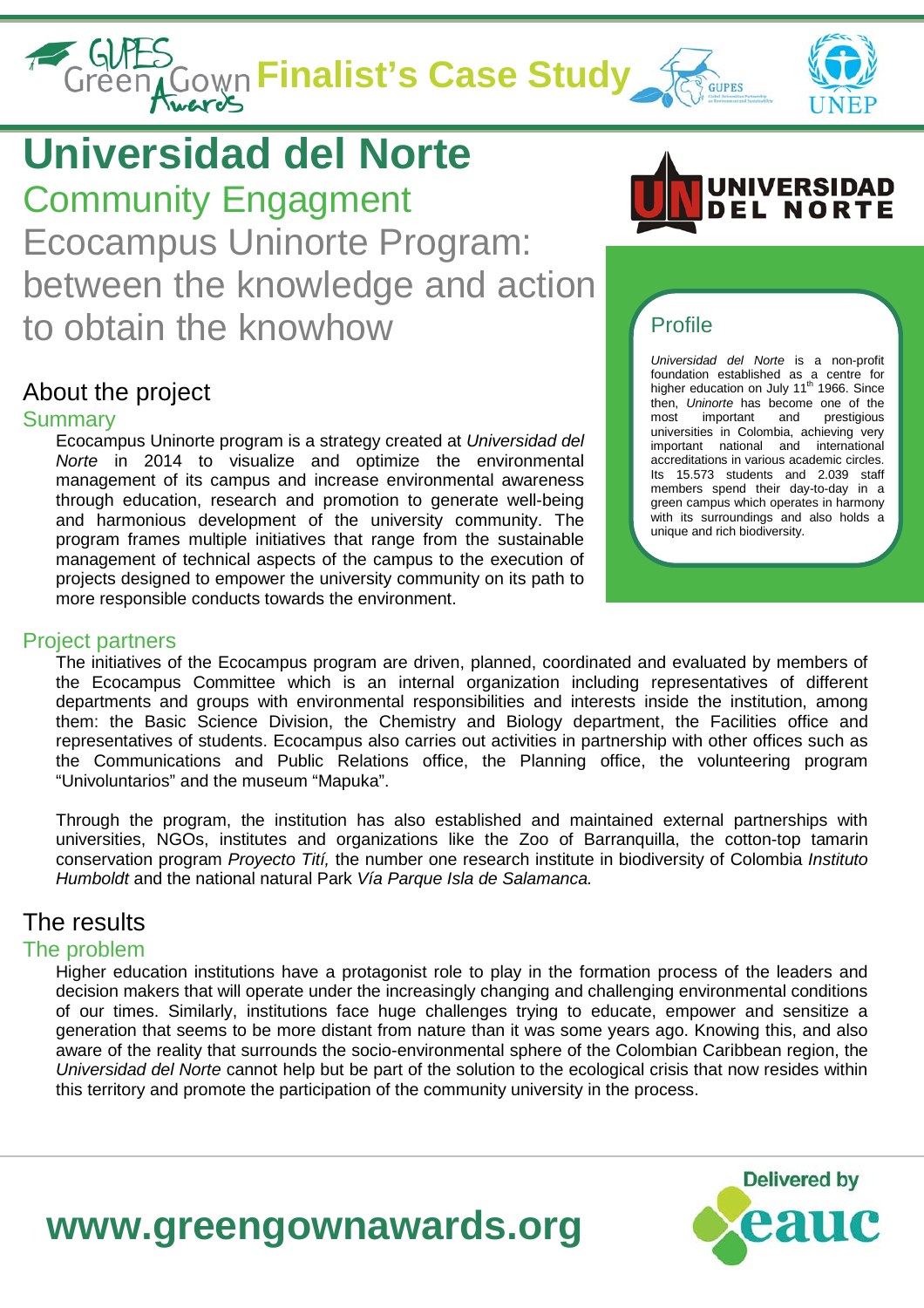

#### The approach

Through the establishment of the program Ecocampus Uninorte the institution aims to reduce the impacts of its campus operation on the environment through the optimization of its environmental management processes and also seeks to increase the awareness of the community university through education, research and participative initiatives.

The above is reached through the constant development of projects, strategies and activities within 4 main spheres: Community Engagement; Social Outreach; Research; and Environmental Management (of waste, energy, water, biodiversity and green areas, mobility and infrastructure).

As our institution has a long way implementing environmental criteria to its campus planning and management, the program is currently strengthening its Community Engagement and Social Outreach spheres, without this meaning a reduction in the implementation of new strategies related to campus management and research.

Some of our most significant initiatives are:

- **1. Living Classroom:** In what we call "*Aula Viva*" we create spaces that favor environmental education, research and social cohesion within our community members. This project is led by the Chemistry and Biology department with the support of the Facilities Office and the institutional volunteering program "Univoluntarios".
- **2. Participation and sensitization activities:** Our program has been constantly developing educative, participative and awareness activities. Some of them are: Photo-Marathon Ecocampus Uninorte; the consolidation of an environmental students group; and Environmental Volunteering Plan (in two years two international volunteers have worked with the program).
- **3. Biodiversity:** In association with the Botanical and Zoological Foundation of Barranquilla the Chemistry and Biology Department of our university carried out in 2013 a one year project to characterize the fauna and flora of the campus and develop strategies for its social appropriation. The information generated by the research has been updated by teachers and students of classes as Biology, Flora of the tropical dry forest and Birds of the Colombian Caribe. Also, the program financed and lead to the creation of a Guide of the campus birds, a book that took as an input the observations made by teachers and students. All this is complemented with the efforts made by students and teachers through the "Felinorte Program" which creates I+D+i projects related to the specie-ecosystem relations in our campus and constantly develops activities oriented to guarantee the wellness of the animals on campus.
- **4. Research:** Ecocampus Uninorte frames the consolidation of a strategic research line in "Biodiversity and Ecosystem Services", currently recognized and supported by our institution's research department.
- **5. Environmental Management:** In terms of solid waste management the Facilities Office developed a project for the construction of a Solid Waste Collection Center, leading a nationwide project at universities. This office also runs strategies for water recycling and reuse, energy saving and maintenance of a high degree of forestation on campus.

#### Our goals

- Guarantee harmony between the campus operation and the biodiversity that it supports in the surrounding area and, of course, the university community.
- Contribute to the formation of a community increasingly more informed, aware and willing to take action on the environmental challenges of the region.
- Offer an example of responsible behavior towards the environment that can be useful and replicable by any city, organization, university or citizen.



### **www.greengownawards.org**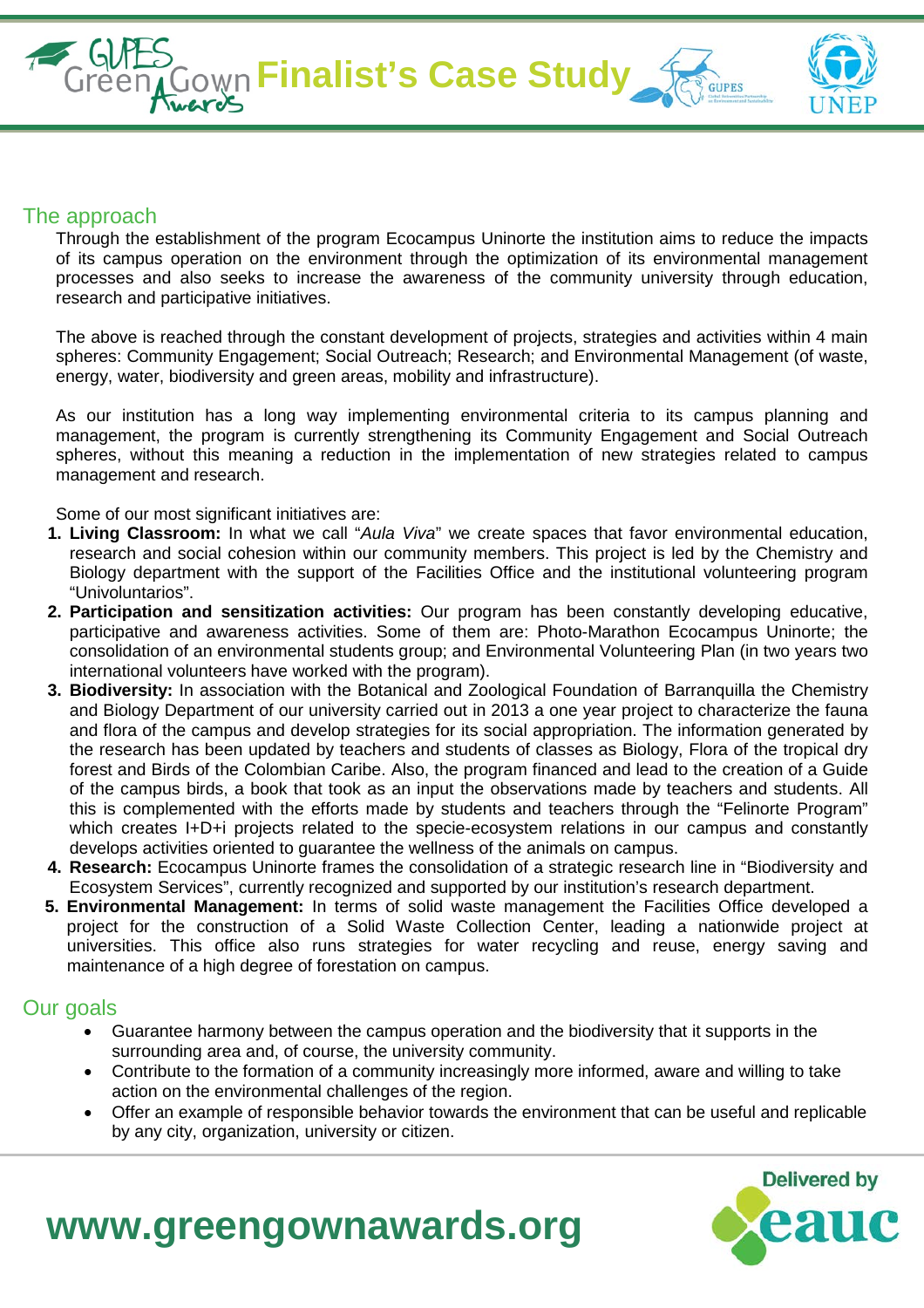**Finalist's Case Study** 



### Obstacles and solutions

| <b>Obstacles</b>                       | Solutions                                |
|----------------------------------------|------------------------------------------|
| Lack of knowledge about the            | Establishment of a committee integrated  |
| environmental progress and activities  | $\bullet$                                |
| undertaken inside the institution and  | by representatives of the environmental  |
| duplication of efforts.                | stakeholders inside the university.      |
| Development of activities that require | Communication and collaborative work     |
| special tools or permission for campus | with the corresponding offices in charge |
| intervention or exploration.           | of campus management.                    |

### Performance and results

Between 2015 and 2016 more than 1500 students, staff members and guests have visited our "Living Classroom" and participated in educative processes and practical sessions. Since 2014 we have developed a "Mangrove restoration" project through which students and staff members have collaborated to sow around 1200 mangrove trees in a natural park affected by illegal burning nearby our campus. Approximately 70 students, staff members and guests have participated in the activity since 2014. Besides this, since last year students and staff members helped to create the first community garden on campus, activity that promoted the enrolment of near 100 students and also the consolidation of the first network of urban farmers of Barranquilla, which reunited and made visible the most remarkable sustainable agriculture projects in the city. The network has developed two meetings since then with a participation of approximately 60 people, from university and school students to staff members, guests and kids.

Benefits have been reflected also on our campus biodiversity. The study led in 2013 generated valuable information concerning "what we have" on campus, specifically trees and animal species (terrestrial vertebrates). This knowledge has been used for administrative decision making (as we know the exact location of every tree on campus, Facilities office can make decisions related to green zones management and tree welfare) and to launch educative and sensitization activities with the community (e.g. our photography contest has helped 160 professional and amateur photographers to learn about some of the most common and distinctive trees and animals on campus).

In terms of Research, the efforts held on this topic have resulted in the consolidation of the first Caribbean Biodiversity Research Center.

About environmental management, concerning waste management the construction of the collection center allowed in 2015 to increment the recyclable material in an 80% (67.1 metric tons on waste were recycled), as well as decrease in a 70% the volume of waste delivered to landfills. Besides this, for years recyclable waste has been sold to a union of ex informal recyclers and organic waste to an enterprise dedicated to produce organic fertilizer (about 11.9 metric tons in 2015).

### The future

### Lessons learned

1. In order to achieve sustainability in higher education institutions academy and administration must work hand in hand: Correct environmental management of the campus won't be possible if the university community is not involved in the process and, equally, environmental education won't be effective if campus itself does not work as an example of good environmental practices.



### **www.greengownawards.org**